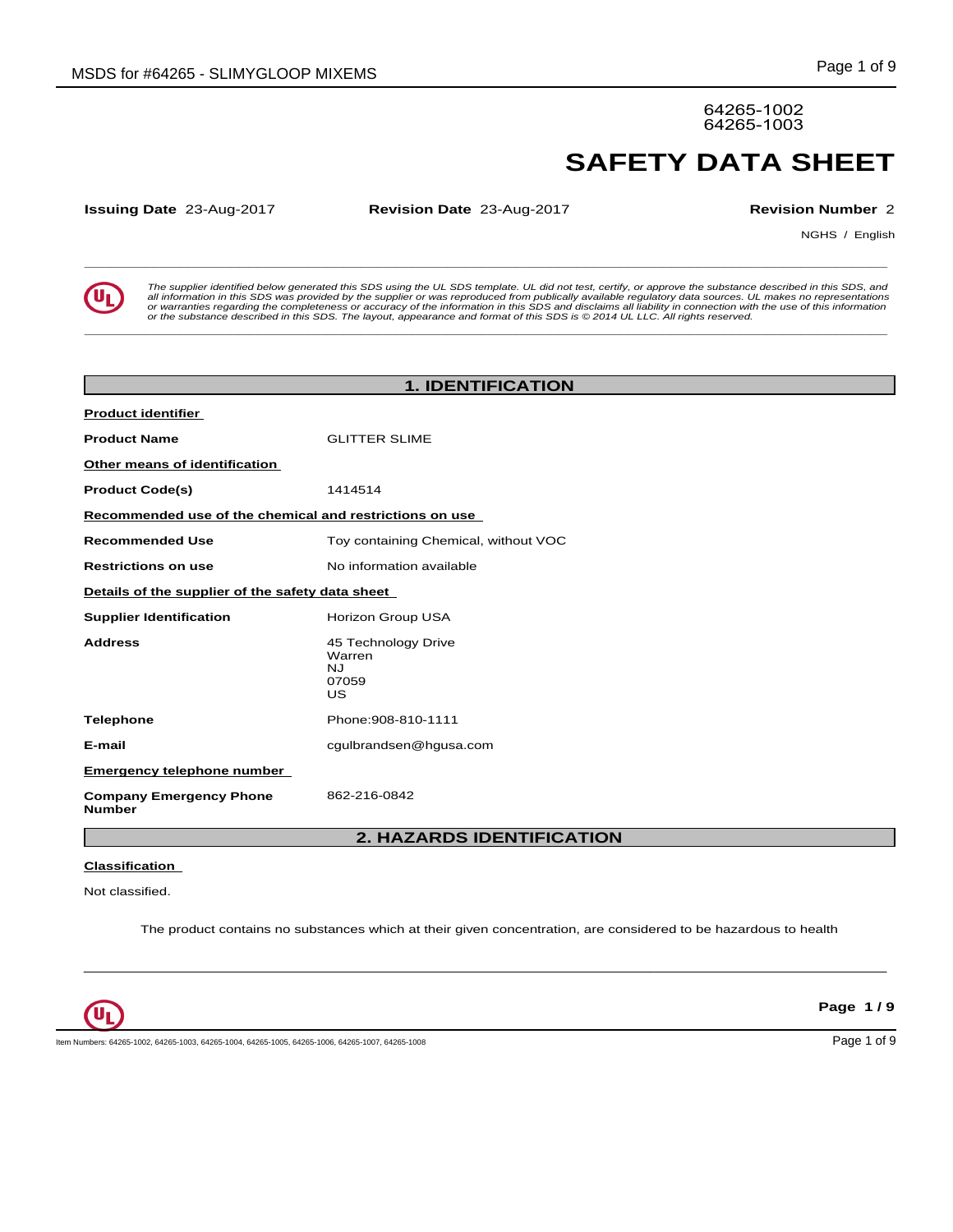# $\_$  ,  $\_$  ,  $\_$  ,  $\_$  ,  $\_$  ,  $\_$  ,  $\_$  ,  $\_$  ,  $\_$  ,  $\_$  ,  $\_$  ,  $\_$  ,  $\_$  ,  $\_$  ,  $\_$  ,  $\_$  ,  $\_$  ,  $\_$  ,  $\_$  ,  $\_$  ,  $\_$  ,  $\_$  ,  $\_$  ,  $\_$  ,  $\_$  ,  $\_$  ,  $\_$  ,  $\_$  ,  $\_$  ,  $\_$  ,  $\_$  ,  $\_$  ,  $\_$  ,  $\_$  ,  $\_$  ,  $\_$  ,  $\_$  ,

**Appearance** Multiple Colors **Physical state** Gel Liquid

**Odor** Low

**GHS Label elements, including precautionary statements**

### **Hazard statements**

Not classified.

# **Other information**<br>Unknown acute toxicity

**Unknown acute toxicity** 20.8 % of the mixtureconsists of ingredient(s) of unknown toxicity

6.8 % of the mixture consists of ingredient(s) of unknown acute oral toxicity

14.8 % of the mixture consists of ingredient(s) of unknown acute dermal toxicity

20.8 % of the mixture consists of ingredient(s) ofunknown acute inhalation toxicity (gas)

20.8 % of the mixture consists of ingredient(s) of unknown acute inhalation toxicity (vapor)

20.8 % of the mixture consists of ingredient(s) of unknown acute inhalation toxicity (dust/mist)

# **3. COMPOSITION/INFORMATION ON INGREDIENTS**

### **Substance**

Not applicable.

### **Mixture**

| Chemical name    | CAS-No     | Percent | <b>Hazardous Material</b><br><b>Information Review Act</b><br>registry number (HMIRA<br>registry $#$ ) | Date HMIRA filed and<br>date exemption granted<br>(if applicable) |
|------------------|------------|---------|--------------------------------------------------------------------------------------------------------|-------------------------------------------------------------------|
| Propylene Glycol | 57-55-6    |         |                                                                                                        |                                                                   |
| Sodium borate    | 1303-96-4  | 0.8     |                                                                                                        |                                                                   |
| Titanium dioxide | 13463-67-7 | 0.125   |                                                                                                        |                                                                   |

# **4. FIRST AID MEASURES**

| <b>First aid measures</b>                                   |                                                                                                                         |
|-------------------------------------------------------------|-------------------------------------------------------------------------------------------------------------------------|
| <b>Inhalation</b>                                           | Remove to fresh air.                                                                                                    |
| Eye contact                                                 | Rinse thoroughly with plenty of water for at least 15 minutes, lifting lower and upper eyelids.<br>Consult a physician. |
| <b>Skin contact</b>                                         | Wash skin with soap and water.                                                                                          |
| Ingestion                                                   | Clean mouth with water and drink afterwards plenty of water.                                                            |
| Most important symptoms and effects, both acute and delayed |                                                                                                                         |
| Symptoms                                                    | No information available.                                                                                               |

 $\bot$  , and the contribution of the contribution of the contribution of the contribution of the contribution of  $\bot$ 

**Indication of any immediate medical attention and special treatment needed**



**Page 2 / 9**

Item Numbers: 64265-1002, 64265-1003, 64265-1004, 64265-1005, 64265-1006, 64265-1007, 64265-1008 Page 2 of 9 Page 2 of 9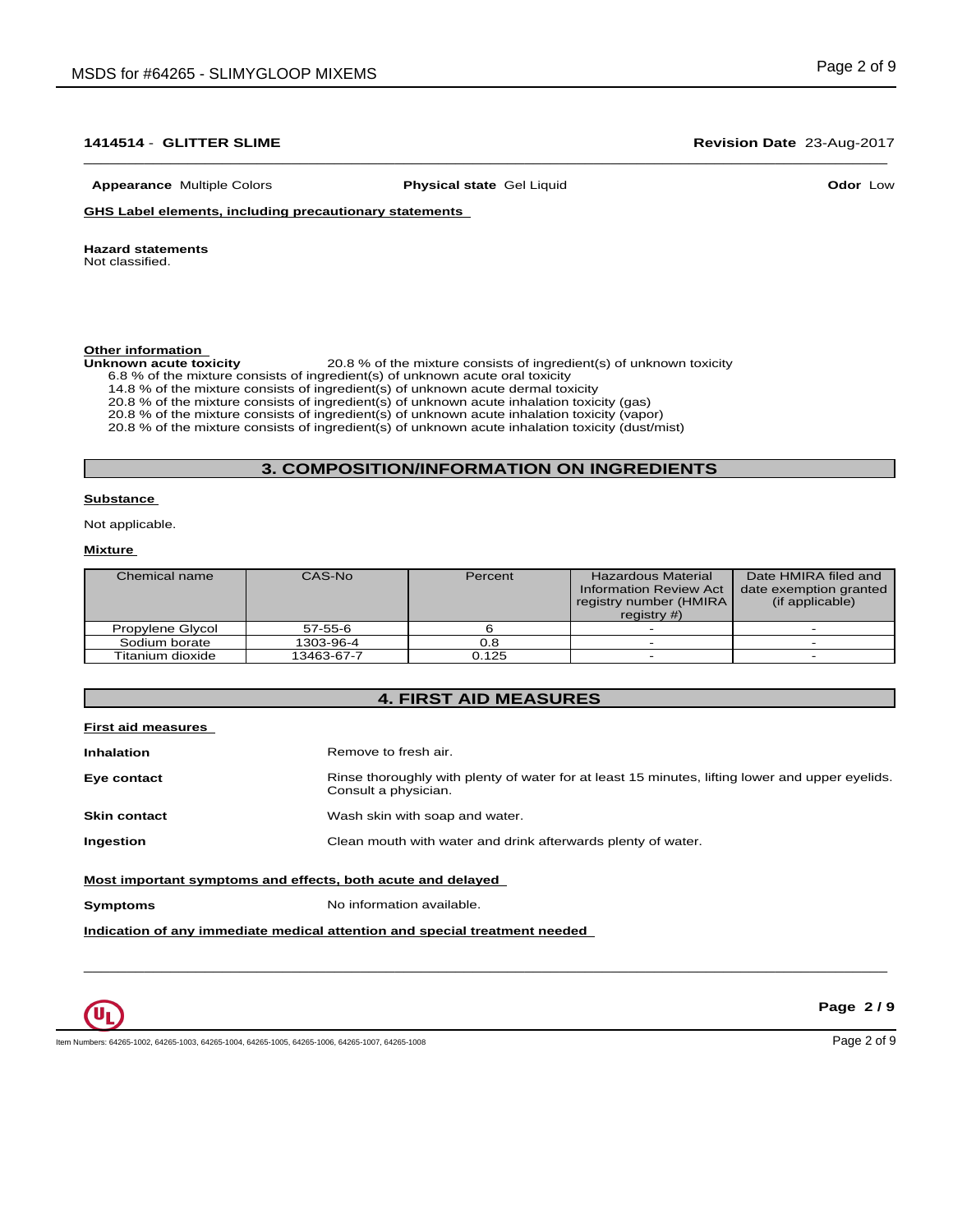| Note to physicians                                                                                               | Treat symptomatically.                                                                                                                |
|------------------------------------------------------------------------------------------------------------------|---------------------------------------------------------------------------------------------------------------------------------------|
|                                                                                                                  |                                                                                                                                       |
|                                                                                                                  | <b>5. FIRE-FIGHTING MEASURES</b>                                                                                                      |
| <b>Suitable Extinguishing Media</b>                                                                              | Use extinguishing measures that are appropriate to local circumstances and the<br>surrounding environment.                            |
| Unsuitable extinguishing media                                                                                   | CAUTION: Use of water spray when fighting fire may be inefficient.                                                                    |
| Specific hazards arising from the<br>chemical                                                                    | No information available.                                                                                                             |
| <b>Hazardous Combustion Products</b>                                                                             | Carbon oxides.                                                                                                                        |
| <b>Explosion Data</b><br><b>Sensitivity to Mechanical Impact None.</b><br><b>Sensitivity to Static Discharge</b> | None.                                                                                                                                 |
| Special protective equipment for<br>fire-fighters                                                                | Firefighters should wear self-contained breathing apparatus and full firefighting turnout<br>gear. Use personal protection equipment. |

# **6. ACCIDENTAL RELEASE MEASURES**

|                                                      | Personal precautions, protective equipment and emergency procedures                                    |
|------------------------------------------------------|--------------------------------------------------------------------------------------------------------|
| <b>Personal precautions</b>                          | Avoid contact with eyes.                                                                               |
| Methods and material for containment and cleaning up |                                                                                                        |
| <b>Methods for containment</b>                       | Prevent further leakage or spillage if safe to do so.                                                  |
| Methods for cleaning up                              | Dam up. Soak up with inert absorbent material. Pick up and transfer to properly labeled<br>containers. |

# **7. HANDLING AND STORAGE**

| Precautions for safe handling |
|-------------------------------|
|-------------------------------|

**Advice on safe handling** Handle in accordance with good industrial hygiene and safety practice.

## **Conditions for safe storage, including any incompatibilities**

**Storage Conditions** Keep containers tightly closed in a dry, cool and well-ventilated place.

# **8. EXPOSURE CONTROLS/PERSONAL PROTECTION**

**Control parameters**

# **Exposure Limits** .

| Chemical name | רוט∪ר<br>-- | $\sqrt{P}$<br>$\sqrt{ }$ | ---<br><b>NIC</b><br>$\sim$<br>IDLF<br>-- |
|---------------|-------------|--------------------------|-------------------------------------------|
|               |             |                          |                                           |

|                                                                                                  | Page 3/9    |
|--------------------------------------------------------------------------------------------------|-------------|
| Item Numbers: 64265-1002, 64265-1003, 64265-1004, 64265-1005, 64265-1006, 64265-1007, 64265-1008 | Page 3 of 9 |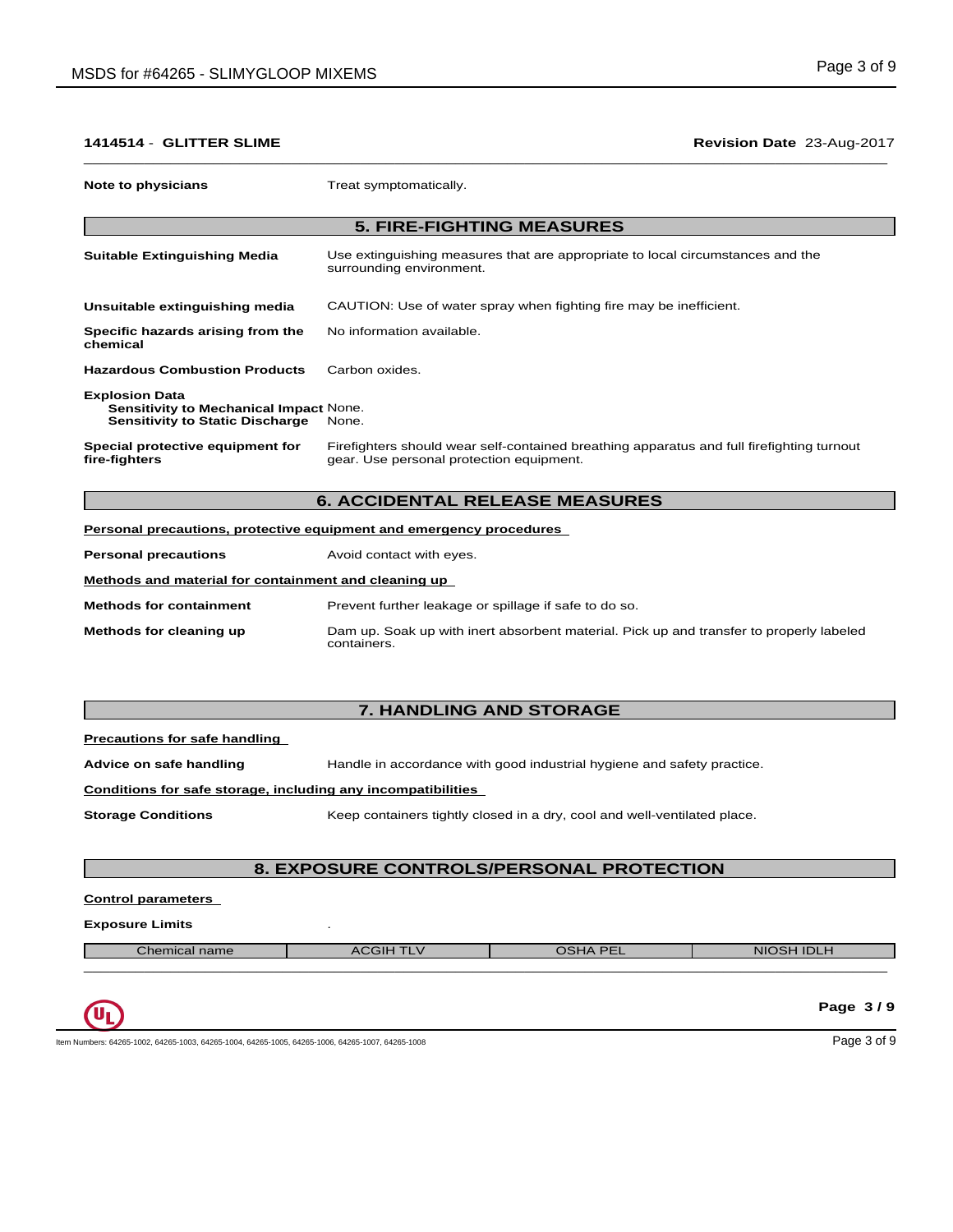# $\_$  ,  $\_$  ,  $\_$  ,  $\_$  ,  $\_$  ,  $\_$  ,  $\_$  ,  $\_$  ,  $\_$  ,  $\_$  ,  $\_$  ,  $\_$  ,  $\_$  ,  $\_$  ,  $\_$  ,  $\_$  ,  $\_$  ,  $\_$  ,  $\_$  ,  $\_$  ,  $\_$  ,  $\_$  ,  $\_$  ,  $\_$  ,  $\_$  ,  $\_$  ,  $\_$  ,  $\_$  ,  $\_$  ,  $\_$  ,  $\_$  ,  $\_$  ,  $\_$  ,  $\_$  ,  $\_$  ,  $\_$  ,  $\_$  ,

| Sodium borate    | STEL: $6 \text{ mg/m}^3$ inhalable |                          | (vacated) TWA: 10 mg/m <sup>3</sup>       | TWA: 5 $mg/m3$               |
|------------------|------------------------------------|--------------------------|-------------------------------------------|------------------------------|
| 1303-96-4        | particulate matter                 |                          |                                           |                              |
|                  | TWA: $2 \text{ mg/m}^3$ inhalable  |                          |                                           |                              |
|                  | particulate matter                 |                          |                                           |                              |
| Titanium dioxide | TWA: $10 \text{ mg/m}^3$           |                          | TWA: 15 $mg/m3$ total dust                | IDLH: 5000 mg/m <sup>3</sup> |
| 13463-67-7       |                                    |                          | (vacated) TWA: 10 mg/m <sup>3</sup> total |                              |
|                  |                                    |                          | dust                                      |                              |
| Chemical name    | Alberta                            | <b>British Columbia</b>  | <b>Ontario TWAEV</b>                      | Quebec                       |
| Propylene Glycol |                                    |                          | TWA: $10 \text{ mg/m}^3$                  |                              |
| $57 - 55 - 6$    |                                    |                          | TWA: 50 ppm                               |                              |
|                  |                                    |                          | TWA: $155 \text{ mg/m}^3$                 |                              |
| Sodium borate    | TWA: 1 mg/m <sup>3</sup>           | TWA: $2 \text{ mg/m}^3$  | TWA: $2 \text{ mg/m}^3$                   | TWA: 5 mg/m <sup>3</sup>     |
| 1303-96-4        | STEL: 3 ppm                        | STEL: 6 $mq/m3$          | STEL: 6 mg/m <sup>3</sup>                 |                              |
| Titanium dioxide | TWA: $10 \text{ mg/m}^3$           | TWA: $10 \text{ mg/m}^3$ | TWA: $10 \text{ mg/m}^3$                  | TWA: $10 \text{ mg/m}^3$     |
| 13463-67-7       |                                    | TWA: $3 \text{ mg/m}^3$  |                                           |                              |

**Other Exposure Guidelines** Vacated limits revoked by the Court of Appeals decision in AFL-CIO v.OSHA, 965 F.2d 962 (11th Cir., 1992).

**Appropriate engineering controls**

| <b>Engineering controls</b>           | Showers<br>Eyewash stations<br>Ventilation systems.                                                                                                                         |
|---------------------------------------|-----------------------------------------------------------------------------------------------------------------------------------------------------------------------------|
|                                       | Individual protection measures, such as personal protective equipment                                                                                                       |
| Eye/face protection                   | No special protective equipment required.                                                                                                                                   |
| Skin and body protection              | No special protective equipment required.                                                                                                                                   |
| <b>Respiratory protection</b>         | No protective equipment is needed under normal use conditions. If exposure limits are<br>exceeded or irritation is experienced, ventilation and evacuation may be required. |
| <b>General hygiene considerations</b> | Handle in accordance with good industrial hygiene and safety practice.                                                                                                      |

# **9. PHYSICAL AND CHEMICAL PROPERTIES**

| <b>Physical and Chemical Properties</b> |                          |                       |  |
|-----------------------------------------|--------------------------|-----------------------|--|
| <b>Physical state</b>                   | Gel; Liquid              |                       |  |
| Appearance                              | <b>Multiple Colors</b>   |                       |  |
| Odor                                    | Low                      |                       |  |
| Color                                   | No information available |                       |  |
| <b>Odor Threshold</b>                   | Not applicable           |                       |  |
| Property                                | Values                   | <b>Remarks Method</b> |  |
| рH                                      |                          |                       |  |
| Melting / freezing point                | No data available        | None known            |  |
| Boiling point / boiling range           | No data available        | None known            |  |
| <b>Flash Point</b>                      | No data available        | None known            |  |
| <b>Evaporation Rate</b>                 | No data available        | None known            |  |
| Flammability (solid, gas)               | No data available        | None known            |  |
| <b>Flammability Limit in Air</b>        |                          | None known            |  |
| Upper flammability limit                | No data available        |                       |  |
| Lower flammability limit                | No data available        |                       |  |
| Vapor pressure                          | No data available        | None known            |  |

 $\bot$  , and the contribution of the contribution of the contribution of the contribution of the contribution of  $\bot$ 

**Vapor density** No data available None known

 $\mathbf{U}_\mathbf{L}$ 

**Relative density** 

Item Numbers: 64265-1002, 64265-1003, 64265-1004, 64265-1005, 64265-1006, 64265-1007, 64265-1008 Page 4 of 9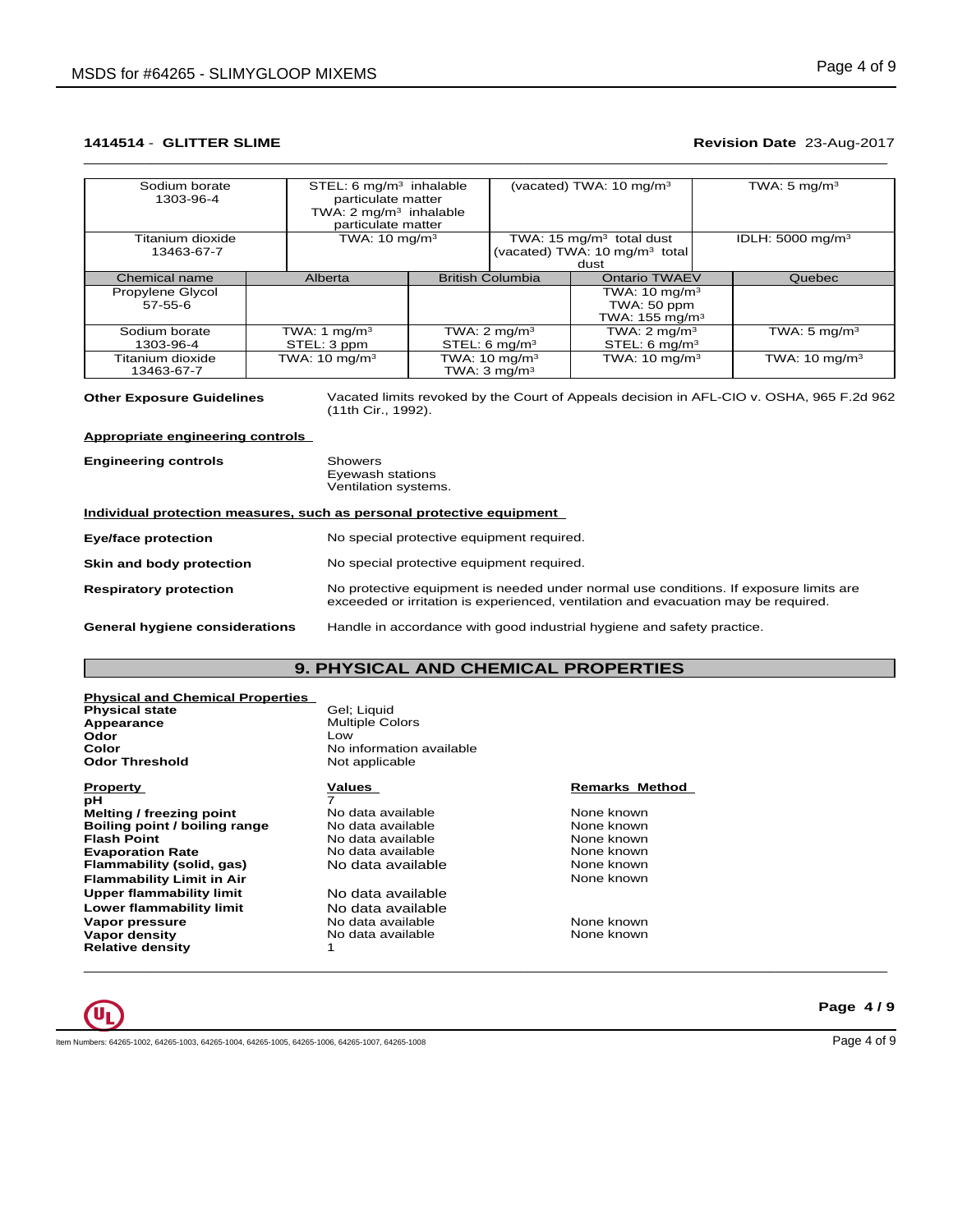### $\_$  ,  $\_$  ,  $\_$  ,  $\_$  ,  $\_$  ,  $\_$  ,  $\_$  ,  $\_$  ,  $\_$  ,  $\_$  ,  $\_$  ,  $\_$  ,  $\_$  ,  $\_$  ,  $\_$  ,  $\_$  ,  $\_$  ,  $\_$  ,  $\_$  ,  $\_$  ,  $\_$  ,  $\_$  ,  $\_$  ,  $\_$  ,  $\_$  ,  $\_$  ,  $\_$  ,  $\_$  ,  $\_$  ,  $\_$  ,  $\_$  ,  $\_$  ,  $\_$  ,  $\_$  ,  $\_$  ,  $\_$  ,  $\_$  , **1414514** - **GLITTER SLIME Revision Date** 23-Aug-2017

| <b>Water Solubility</b>                                                 | Soluble in water                    |            |
|-------------------------------------------------------------------------|-------------------------------------|------------|
| Solubility(ies)                                                         | No data available                   | None known |
| Partition coefficient: n-octanol/water0                                 |                                     |            |
| <b>Autoignition temperature</b>                                         | No data available                   | None known |
| <b>Decomposition temperature</b>                                        | No data available                   | None known |
| <b>Kinematic viscosity</b>                                              | No data available                   | None known |
| <b>Dynamic viscosity</b>                                                | No data available                   | None known |
| <b>Other Information</b>                                                |                                     |            |
| <b>Explosive properties</b>                                             | No information available            |            |
| <b>Oxidizing properties</b>                                             | No information available            |            |
| <b>Softening Point</b>                                                  | No information available            |            |
| <b>Molecular Weight</b>                                                 | No information available            |            |
| <b>VOC Content (%)</b>                                                  | No information available            |            |
| <b>Liquid Density</b>                                                   | No information available            |            |
| <b>Bulk Density</b>                                                     | No information available            |            |
| <b>Particle Size</b>                                                    | No information available            |            |
| <b>Particle Size Distribution</b>                                       | No information available            |            |
|                                                                         | <b>10. STABILITY AND REACTIVITY</b> |            |
|                                                                         |                                     |            |
| Reactivity                                                              | No information available.           |            |
| <b>Chemical stability</b>                                               | Stable under normal conditions.     |            |
|                                                                         |                                     |            |
| <b>Possibility of Hazardous Reactions</b> None under normal processing. |                                     |            |

| <b>Possibility of Hazardous Reactions</b> None under normal processing. |                                           |
|-------------------------------------------------------------------------|-------------------------------------------|
| <b>Hazardous Polymerization</b>                                         | Hazardous polymerization does not occur.  |
| <b>Conditions to avoid</b>                                              | None known based on information supplied. |
| Incompatible materials                                                  | None known based on information supplied. |

**Hazardous Decomposition Products** Carbon oxides.

# **11. TOXICOLOGICAL INFORMATION**

 $\bot$  , and the contribution of the contribution of the contribution of the contribution of the contribution of  $\bot$ 

### **Information on likely routes of exposure**

| <b>Product Information</b>                                                             |                                                                   |  |  |
|----------------------------------------------------------------------------------------|-------------------------------------------------------------------|--|--|
| Specific test data for the substance or mixture is not available.<br><b>Inhalation</b> |                                                                   |  |  |
| Eye contact                                                                            | Specific test data for the substance or mixture is not available. |  |  |
| <b>Skin contact</b>                                                                    | Specific test data for the substance or mixture is not available. |  |  |
| Ingestion                                                                              | Specific test data for the substance or mixture is not available. |  |  |
| Information on toxicological effects                                                   |                                                                   |  |  |
| Symptoms                                                                               | No information available.                                         |  |  |
| <b>Numerical measures of toxicity</b>                                                  |                                                                   |  |  |

**Acute Toxicity**



**Page 5 / 9**

Item Numbers: 64265-1002, 64265-1003, 64265-1004, 64265-1005, 64265-1006, 64265-1007, 64265-1008 Page 5 of 9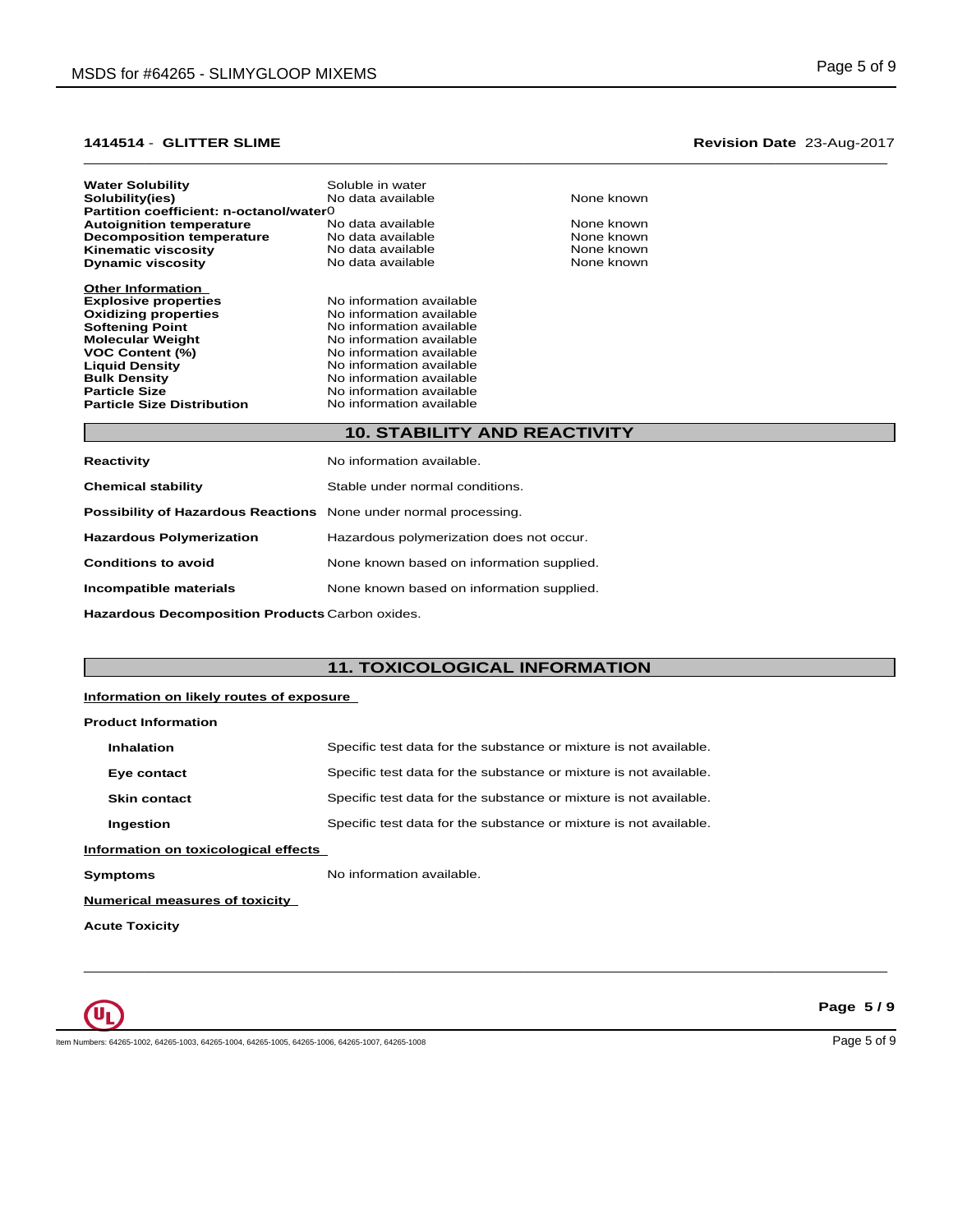# $\_$  ,  $\_$  ,  $\_$  ,  $\_$  ,  $\_$  ,  $\_$  ,  $\_$  ,  $\_$  ,  $\_$  ,  $\_$  ,  $\_$  ,  $\_$  ,  $\_$  ,  $\_$  ,  $\_$  ,  $\_$  ,  $\_$  ,  $\_$  ,  $\_$  ,  $\_$  ,  $\_$  ,  $\_$  ,  $\_$  ,  $\_$  ,  $\_$  ,  $\_$  ,  $\_$  ,  $\_$  ,  $\_$  ,  $\_$  ,  $\_$  ,  $\_$  ,  $\_$  ,  $\_$  ,  $\_$  ,  $\_$  ,  $\_$  ,

**Unknown acute toxicity** 20.8 % of the mixture consists of ingredient(s) of unknown toxicity

6.8 % of the mixture consists of ingredient(s) of unknown acute oral toxicity

14.8 % of the mixture consists of ingredient(s) of unknown acute dermal toxicity

20.8 % of the mixture consists of ingredient(s) of unknown acute inhalation toxicity (gas)

20.8 % of the mixture consists of ingredient(s) of unknown acute inhalation toxicity (vapor)

20.8 % of the mixture consists of ingredient(s) of unknown acute inhalation toxicity (dust/mist)

**Component Information**

| ___              |                             |                          |                       |
|------------------|-----------------------------|--------------------------|-----------------------|
| Chemical name    | Oral LD50                   | Dermal LD50              | Inhalation LC50       |
| Propylene Glycol | $= 20$ g/kg (Rat)           | $= 20800$ mg/kg (Rabbit) |                       |
| Sodium borate    | $= 2660$ mg/kg (Rat) = 3493 | $> 10000$ mg/kg (Rabbit) | > 2.03 mg/L (Rat) 4 h |
|                  | mg/kg (Rat)                 |                          |                       |
| Titanium dioxide | $> 10000$ mg/kg (Rat)       |                          |                       |
|                  |                             |                          |                       |

### **Delayed and immediate effects as well as chronic effects from short and long-term exposure**

| <b>Skin corrosion/irritation</b>  | No information available.                                                                                                                                                                                         |
|-----------------------------------|-------------------------------------------------------------------------------------------------------------------------------------------------------------------------------------------------------------------|
| Serious eye damage/eye irritation | No information available.                                                                                                                                                                                         |
| Respiratory or skin sensitization | No information available.                                                                                                                                                                                         |
| Germ cell mutagenicity            | No information available.                                                                                                                                                                                         |
| Carcinogenicity                   | Classification based on data available for ingredients. This product contains titanium dioxide<br>in a non-respirable form. Inhalation of titanium dioxide is unlikely to occur from exposure to<br>this product. |

The table below indicates whether each agency has listed any ingredient as a carcinogen.

| Chemical name                  | <b>ACGIH</b> | <b>IARC</b> | NTP | OSHA |
|--------------------------------|--------------|-------------|-----|------|
| Sodium borate<br>1303-96-4     |              |             |     |      |
| Titanium dioxide<br>13463-67-7 |              | Group 2B    |     |      |

**Legend**

**IARC (International Agency for Research on Cancer)**

Group 2B - Possibly Carcinogenic to Humans

**OSHA (Occupational Safety and Health Administration of the US Department of Labor)**

X - Present

**Reproductive toxicity** No information available.

| <b>STOT - single exposure</b> | No information available. |  |
|-------------------------------|---------------------------|--|
|-------------------------------|---------------------------|--|

| STOT - repeated exposure | No information available. |  |
|--------------------------|---------------------------|--|
|--------------------------|---------------------------|--|

**Aspiration hazard** No information available.

## **12. ECOLOGICAL INFORMATION**

**Ecotoxicity** The environmental impact of this product has not been fully investigated.

 $\bot$  , and the contribution of the contribution of the contribution of the contribution of the contribution of  $\bot$ 

| Chemical name    | Toxicity to Algae                                | <b>Toxicity to Fish</b> | Toxicity to<br><b>Microorganisms</b> | Daphnia Magna (Water<br>Flea) |
|------------------|--------------------------------------------------|-------------------------|--------------------------------------|-------------------------------|
| Propylene Glycol | $ 96h$ EC50: = 19000 mg/L 96h LC50: = 51600 mg/L |                         |                                      | $ 24h$ EC50: > 10000 mg/L     |
|                  | (Pseudokirchneriella                             | (Oncorhvnchus mykiss)   |                                      | 48h EC50: > 1000 ma/L         |



### **Page 6 / 9**

Item Numbers: 64265-1002, 64265-1003, 64265-1004, 64265-1005, 64265-1006, 64265-1007, 64265-1008 Page 6 of 9 Page 6 of 9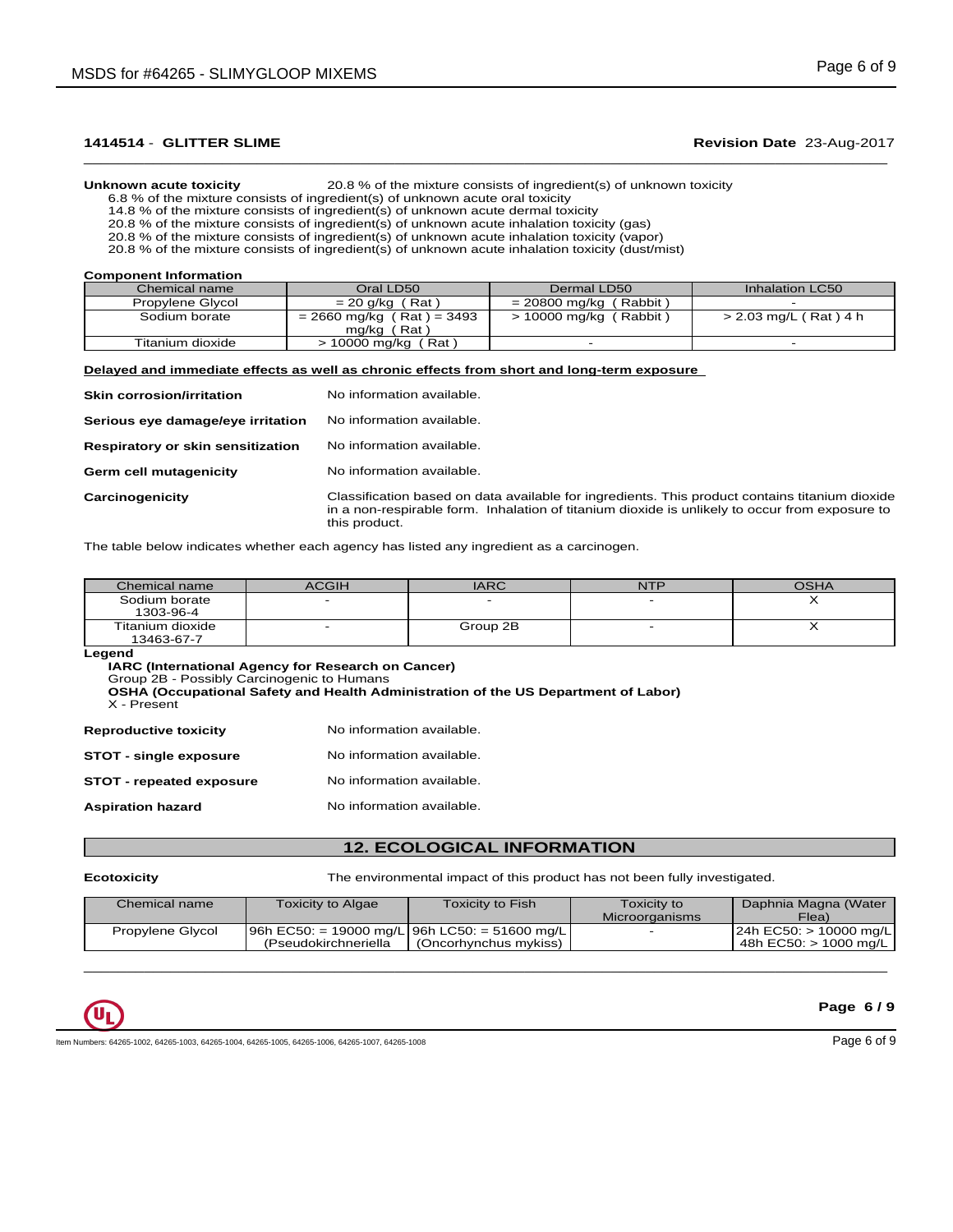# $\_$  ,  $\_$  ,  $\_$  ,  $\_$  ,  $\_$  ,  $\_$  ,  $\_$  ,  $\_$  ,  $\_$  ,  $\_$  ,  $\_$  ,  $\_$  ,  $\_$  ,  $\_$  ,  $\_$  ,  $\_$  ,  $\_$  ,  $\_$  ,  $\_$  ,  $\_$  ,  $\_$  ,  $\_$  ,  $\_$  ,  $\_$  ,  $\_$  ,  $\_$  ,  $\_$  ,  $\_$  ,  $\_$  ,  $\_$  ,  $\_$  ,  $\_$  ,  $\_$  ,  $\_$  ,  $\_$  ,  $\_$  ,  $\_$  ,

| <b>13. DISPOSAL CONSIDERATIONS</b>                                |                           |                                                                                                                                                         |  |
|-------------------------------------------------------------------|---------------------------|---------------------------------------------------------------------------------------------------------------------------------------------------------|--|
| No information available.<br>Other adverse effects                |                           |                                                                                                                                                         |  |
| <b>Mobility</b>                                                   | No information available. |                                                                                                                                                         |  |
| <b>Bioaccumulation</b><br>There is no data for this product.      |                           |                                                                                                                                                         |  |
| <b>Persistence and Degradability</b><br>No information available. |                           |                                                                                                                                                         |  |
|                                                                   | subcapitata)              | 96h LC50: 41 - 47 mL/L<br>(Oncorhynchus mykiss)<br>96h LC50: $= 51400$ mg/L<br>(Pimephales promelas)<br>96h LC50: $= 710$ mg/L<br>(Pimephales promelas) |  |

### **Waste treatment methods**

| Waste from residues/unused | Dispose of in accordance with local regulations. Dispose of waste in accordance with |
|----------------------------|--------------------------------------------------------------------------------------|
| products                   | environmental legislation.                                                           |
| Contaminated packaging     | Do not reuse empty containers.                                                       |

### **California Hazardous Waste Codes** 331

This product contains one or more substances that are listed with the State of California as a hazardous waste.

| Chemical name        | <b>Hazardous Waste</b><br>Jalifornia. |
|----------------------|---------------------------------------|
| <br>Sodium<br>borate | Toxic                                 |
| 1303-96-4            |                                       |

**14. TRANSPORT INFORMATION**

 $\bot$  , and the contribution of the contribution of the contribution of the contribution of the contribution of  $\bot$ 

| DOT<br><b>Proper Shipping Name</b><br><b>Hazard Class</b>         | NOT REGULATED<br>NON-REGULATED<br>N/A        |
|-------------------------------------------------------------------|----------------------------------------------|
| TDG                                                               | Not regulated                                |
| MEX                                                               | Not regulated                                |
| <b>ICAO</b>                                                       | Not regulated                                |
| <b>IATA</b><br><b>Proper Shipping Name</b><br><b>Hazard Class</b> | Not regulated<br><b>NON REGULATED</b><br>N/A |
| <b>IMDG/IMO</b><br><b>Hazard Class</b>                            | Not regulated<br>N/A                         |
| RID                                                               | Not regulated                                |
| ADR                                                               | Not regulated                                |
|                                                                   |                                              |

 $\mathbf{u}_\mathbf{L}$ 

Item Numbers: 64265-1002, 64265-1003, 64265-1004, 64265-1005, 64265-1006, 64265-1007, 64265-1008 Page 7 of 9

**Page 7 / 9**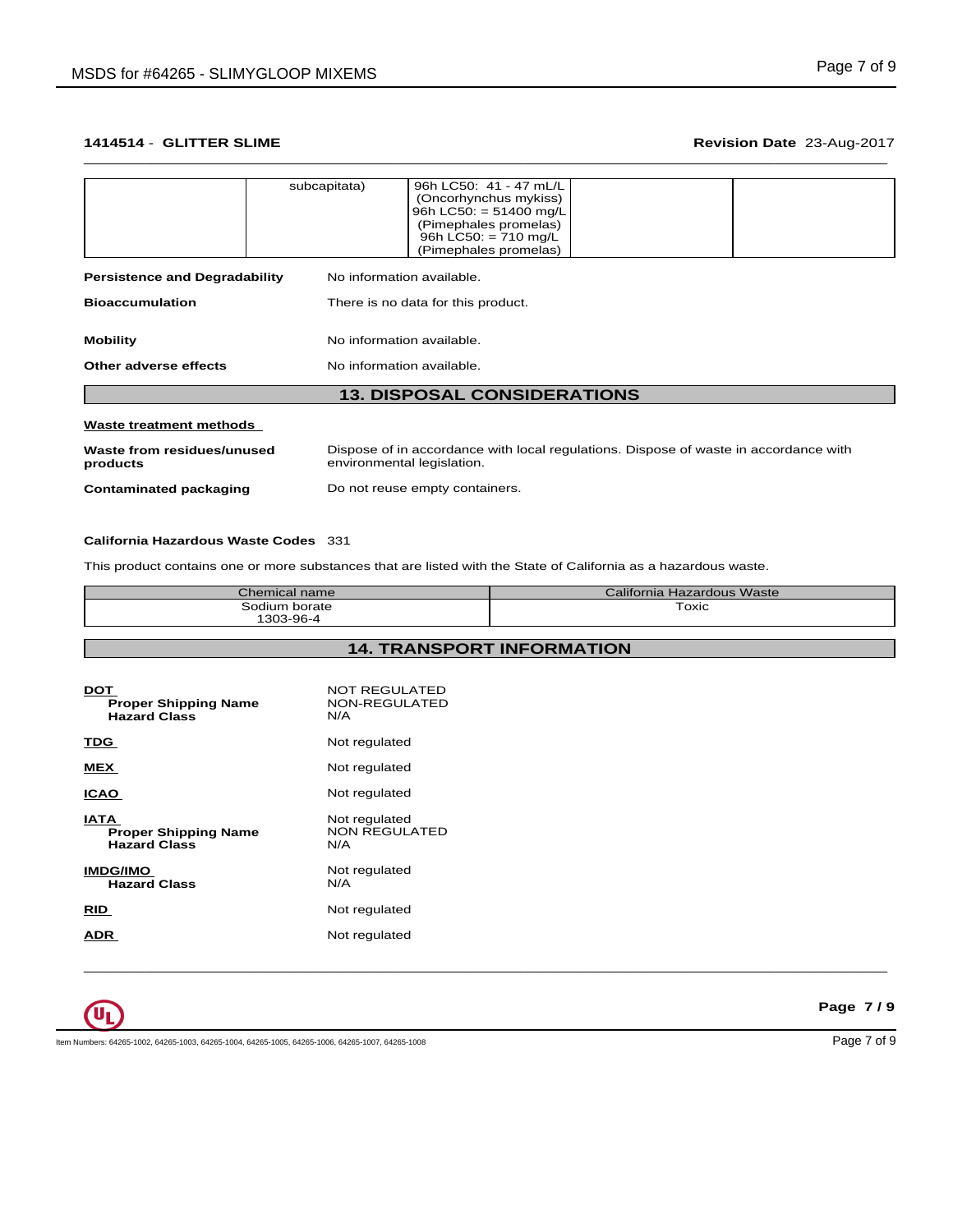### $\_$  ,  $\_$  ,  $\_$  ,  $\_$  ,  $\_$  ,  $\_$  ,  $\_$  ,  $\_$  ,  $\_$  ,  $\_$  ,  $\_$  ,  $\_$  ,  $\_$  ,  $\_$  ,  $\_$  ,  $\_$  ,  $\_$  ,  $\_$  ,  $\_$  ,  $\_$  ,  $\_$  ,  $\_$  ,  $\_$  ,  $\_$  ,  $\_$  ,  $\_$  ,  $\_$  ,  $\_$  ,  $\_$  ,  $\_$  ,  $\_$  ,  $\_$  ,  $\_$  ,  $\_$  ,  $\_$  ,  $\_$  ,  $\_$  , **1414514** - **GLITTER SLIME Revision Date** 23-Aug-2017

**ADN** Not regulated

# **15. REGULATORY INFORMATION**

**Safety, health and environmental regulations/legislation specific for the substance or mixture**

### **International Regulations**

**Ozone-depleting substances (ODS)** Notapplicable

**Persistent Organic Pollutants** Not applicable

**Export Notification requirements** Not applicable

**International Inventories**

| <b>TSCA</b>          | Contact supplier for inventory compliance status. |
|----------------------|---------------------------------------------------|
| <b>DSL/NDSL</b>      | Contact supplier for inventory compliance status. |
| <b>EINECS/ELINCS</b> | Contact supplier for inventory compliance status. |
| <b>ENCS</b>          | Contact supplier for inventory compliance status. |
| <b>KECL</b>          | Contact supplier for inventory compliance status. |
| <b>PICCS</b>         | Contact supplier for inventory compliance status. |
| <b>AICS</b>          | Contact supplier for inventory compliance status. |

**Legend** 

 **TSCA** - United States Toxic Substances Control Act Section 8(b) Inventory

 **DSL/NDSL** - Canadian Domestic Substances List/Non-Domestic Substances List

 **EINECS/ELINCS** - European Inventory of Existing Chemical Substances/European List of Notified Chemical Substances

 **ENCS** - Japan Existing and New Chemical Substances

 **KECL** - Korean Existing and Evaluated Chemical Substances

 **PICCS** - Philippines Inventory of Chemicals and Chemical Substances

 **AICS** - Australian Inventory of Chemical Substances

### **US Federal Regulations**

### **SARA 313**

Section 313 of Title III of the Superfund Amendments and Reauthorization Act of 1986 (SARA). This product does not contain any chemicals which are subject to the reporting requirements of the Act and Title 40 of the Code of Federal Regulations, Part 372

| Acute Health Hazard               | No. |  |
|-----------------------------------|-----|--|
| Chronic Health Hazard             | No. |  |
| Fire Hazard                       | N∩  |  |
| Sudden release of pressure hazard | No. |  |
| Reactive Hazard                   | No  |  |

## **CWA (Clean WaterAct)**

This product does not contain any substances regulated as pollutants pursuant to the Clean Water Act (40 CFR 122.21 and 40 CFR 122.42)

### **CERCLA**

This material, as supplied, does not contain any substances regulated as hazardous substances under the Comprehensive Environmental Response Compensation and Liability Act (CERCLA) (40 CFR 302) or the Superfund Amendments and Reauthorization Act (SARA) (40 CFR 355). There may be specific reporting requirements at the local, regional, or state level pertaining to releases of this material

 $\bot$  , and the contribution of the contribution of the contribution of the contribution of the contribution of  $\bot$ 

### **US State Regulations**



Item Numbers: 64265-1002, 64265-1003, 64265-1004, 64265-1005, 64265-1006, 64265-1007, 64265-1008 Page 8 of 9 Page 8 of 9